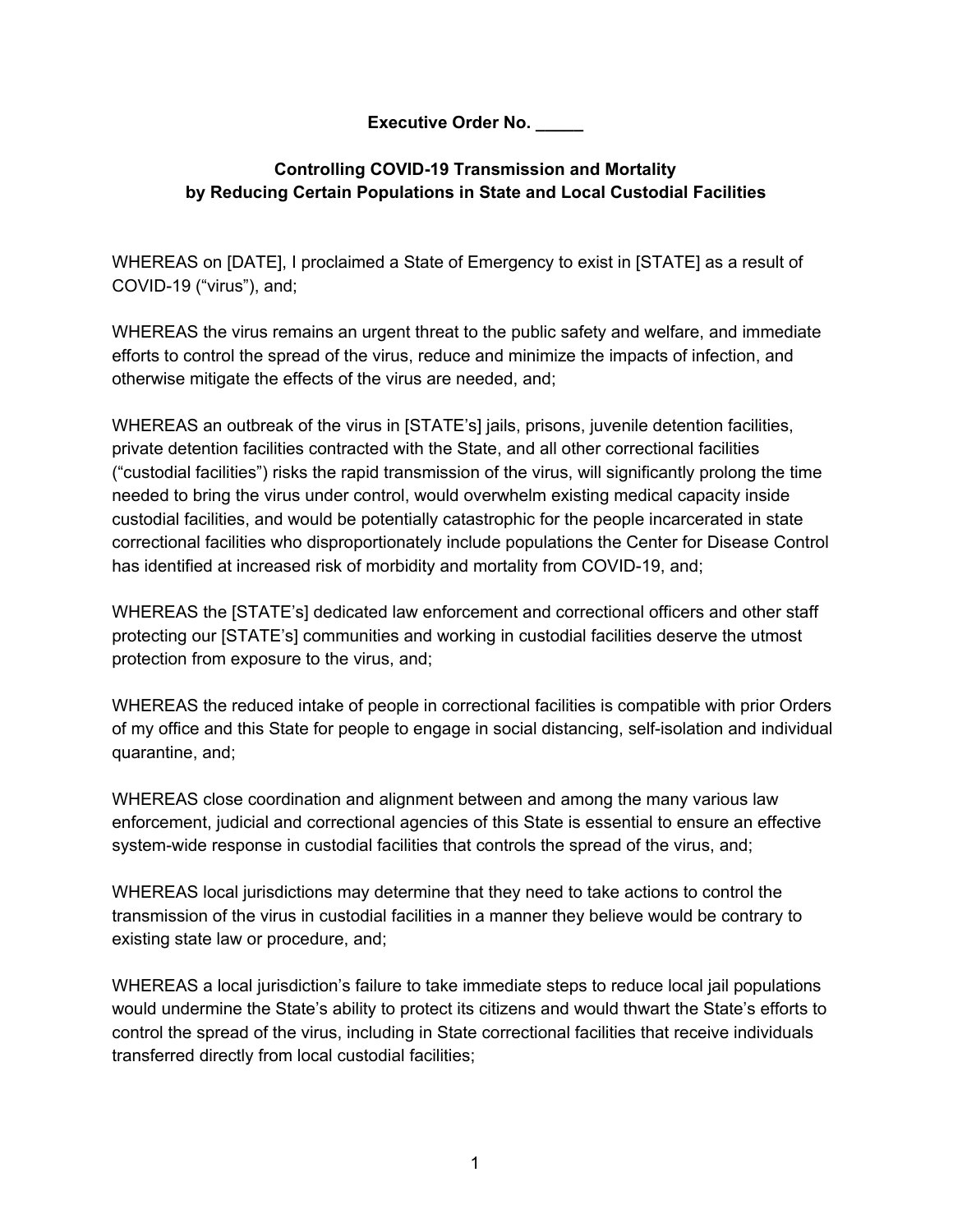NOW THEREFORE I, [GOVERNOR], in accordance with the authority vested in me by the constitution and laws of the state of [STATE], and in particular [MORE SPECIFIC LEGAL CITATIONS, IF DESIRED] do hereby issue the following order to become effective immediately:

### **IT IS HEREBY ORDERED:**

## **1. [STATE CORRECTIONS AND PAROLE AUTHORITIES]**

- A. Pursuant to my powers to grant executive commutations and clemency under [CONSTITUTIONAL OR STATUTORY CITATIONS], my office will grant expedited commutations and temporary release of certain individuals to reduce the overall population in state custodial facilities and to discharge individuals particularly vulnerable to mortality from the virus.
- B. The [STATE CORRECTIONS OR PAROLE AUTHORITY] shall immediately identify for my office all persons currently held in a state correctional facility who currently have 180 days or less of incarceration left to serve as of the date of this Order, for the purpose of this Office granting expedited review and presumptive commutation of the remainder of these individuals' carceral term, unless [STATE CORRECTIONS OR PAROLE AUTHORITY] determines commutation of a particular individual would pose a significant public safety risk.
- C. The [STATE CORRECTIONS OR PAROLE AUTHORITY] shall immediately identify for my office all persons currently held in a state or local correctional facility as a result of revocation of parole or probation for technical violations, for the purpose of this Office granting expedited review and presumptive commutation of the remainder of these individuals' carceral term, unless [STATE CORRECTIONS OR PAROLE AUTHORITY] determines commutation of a particular individual would pose a significant public safety risk.
- D. The [STATE CORRECTIONS OR PAROLE AUTHORITY] shall also immediately identify for my office all people who are incarcerated who are currently parole-eligible or will be within 2 years of the date of this Order and who also meet one or more of the following conditions: (1) 55 years of age or older; (2) chronic respiratory disease; (3) cancer; (4) heart disease; (5) lung disease, (6) diabetes or (7) who are otherwise immuno-compromised ("vulnerable populations"). Effectively immediately and on a rolling basis through May 31, 2020, the files of these parole-eligible individuals should be sent to my office for an expedited review and a presumptive grant commuting the remainder of their carceral term, unless [STATE CORRECTIONS OR PAROLE AUTHORITY] determines commutation of a particular individual would pose a significant public safety risk.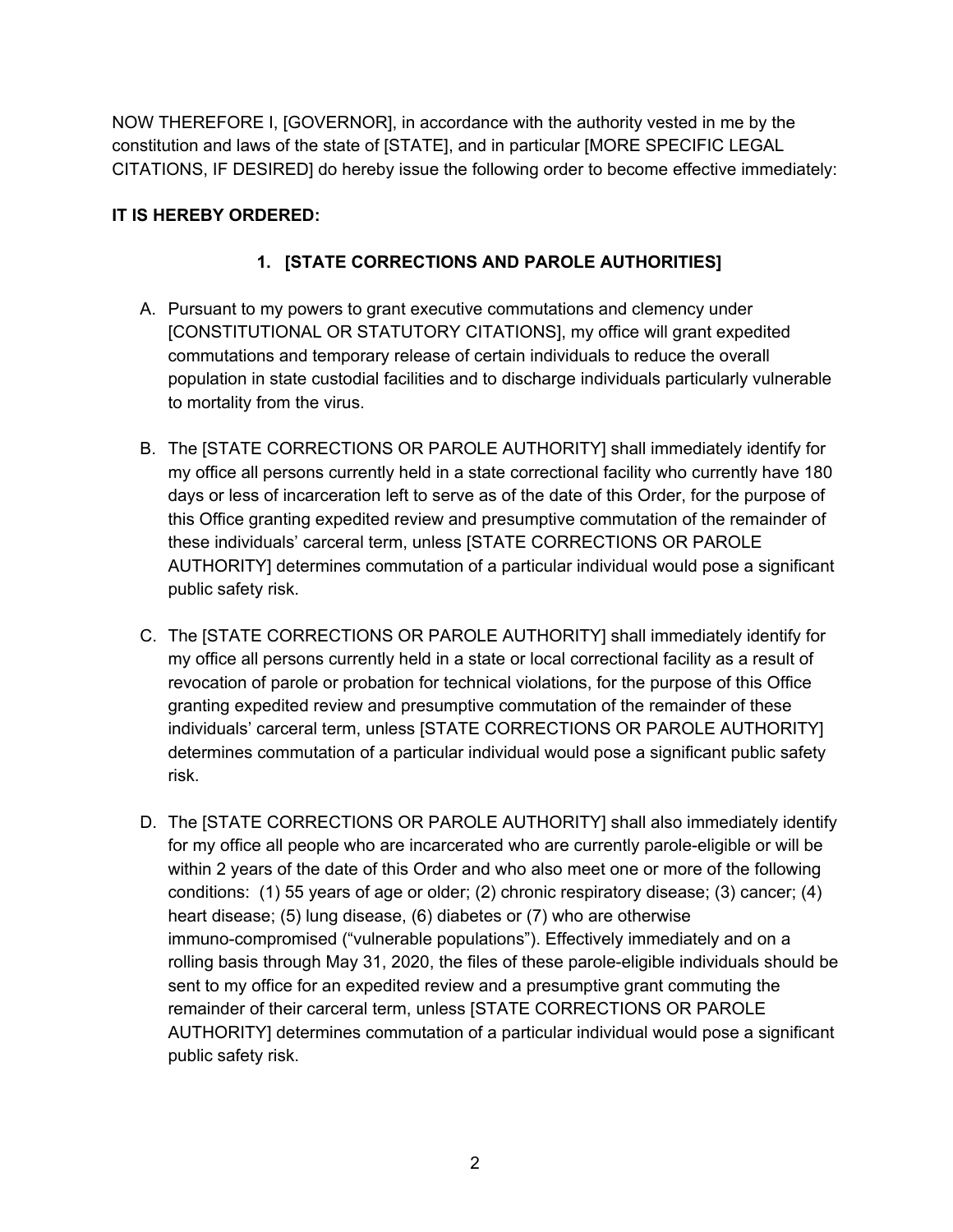- E. For all individuals released by commutation pursuant to this Order, I will issue legally binding commutation order(s), separate from this Order, to effectuate release.
- F. The [STATE CORRECTIONS OR PAROLE AUTHORITY] shall also immediately identify for my office all other people who are incarcerated, regardless of parole eligibility or date or release, identified above as "vulnerable populations." Effective immediately these individuals should be granted [MEDICAL FURLOUGH, TEMPORARY PAROLE, OR STATE NOMENCLATURE FOR SAME] by [STATE CORRECTIONS OR PAROLE AUTHORITY] until May 31, 2020, unless [STATE CORRECTIONS OR PAROLE AUTHORITY] determines temporary release of a particular individual would pose a significant public safety risk.
- G. Individuals released with commuted sentences pursuant to this Order will be discharged from custody subject only to parole, probation or other conditions of supervision, if any, as they would have received if they had completed the full remaining term of incarceration. Individuals granted temporary release under this Order will be subject to whatever conditions [STATE CORRECTIONS OR PAROLE AUTHORITY] deems appropriate to ensure public safety and their return to custody on May 31, 2020, provided such conditions shall comply with Section 1(H), below.
- H. All efforts will be made by [STATE CORRECTIONS OR PAROLE AUTHORITY] to ensure adequate, orderly and normal discharge planning and support for released individuals, provided that exceptions may be made to normal procedures consistent with the guiding imperative of this Order to release vulnerable populations from the states' custodial facilities and reduce overall populations as rapidly as safely possible.
- I. For all people under parole supervision, including people granted temporary release under this Order, until May 31, 2020, the [STATE PAROLE AUTHORITY] shall (1) cease all in-person check-ins, suspend check-in requirements or allow check-ins to occur by voice or video call; (2) suspend enforcement of any mobility-restricting supervision conditions that impede a person's ability to seek medical care or to support a dependent; and (3) suspend all issuance of detainers or other revocations that would result in incarceration for technical (crimeless) rule violations.

# **2. [STATE LAW ENFORCEMENT AGENCIES]**

A. Until May 31, 2020, the [STATE HIGHWAY PATROL AND OTHER STATE LAW ENFORCEMENT AGENCIES THAT MAKE ARRESTS] shall respond to legal violations through warnings, summonses, and citations. Officers shall cease making custodial arrests unless necessary to prevent an imminent and serious risk of bodily harm to another person. Arrests for misdemeanor offenses are prohibited for the duration of this order, and arrests for felony offenses must be individually approved by a supervisory official.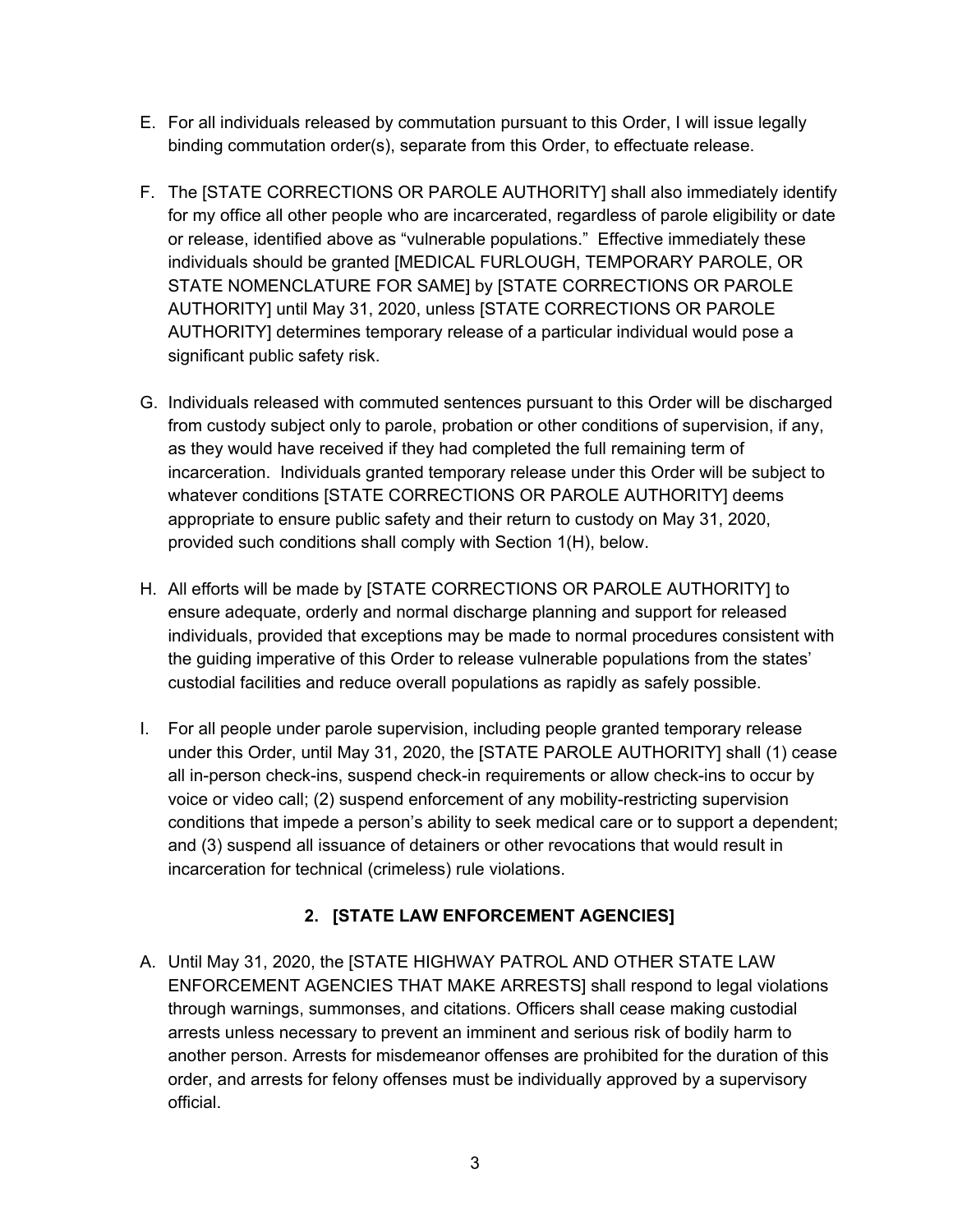B. Until May 31, 2020, the [STATE HIGHWAY PATROL AND OTHER STATE LAW ENFORCEMENT AGENCIES] shall be prohibited from making any custodial arrests of any person on an outstanding warrant for failing to appear for a court date or failing to pay a fine or fee related to a conviction.

### **3. [STATE JUDICIAL AGENCIES]**

- 4. The [STATE JUDICIAL AGENCY/STATE CHIEF ADMINISTRATIVE LAW JUDGE] shall issue an order taking all steps possible within [STATE JUDICIAL AGENCIES AND OFFICERS] to accomplish the goals reducing intake into and the overall populations of custodial facilities, to include:
	- a. Directing individual judges overseeing criminal matters to take all steps possible to reduce the intake of people into state and local custodial settings, including setting [STATE NOMENCLATURE FOR RELEASE ON RECOGNIZANCE] for all non-felony offenses, and for felony offenses setting conditions of pretrial release that will not require any custodial detention, nor any in-person contact for community supervision, unless custodial detention is determined to be absolutely necessary to avoid an imminent and serious threat to public safety;
	- b. Establish judicial review and release processes for individuals in local custodial facilities where courts have suspended criminal processes.
	- c. Vacating existing failure to appear, failure to pay and any similar warrants for non-criminal or technical violations, and prohibiting the issuance of any new such warrants, from the date of the order through May 31, 2020.
	- d. Any and all other steps deemed necessary and effective by [STATE JUDICIAL AGENCY/STATE CHIEF ADMINISTRATIVE LAW JUDGE] to reduce the daily intake and the overall population of custodial facilities.

### **5. LOCAL JURISDICTIONS AND CONTRACT CUSTODIAL FACILITIES**

- A. All county and municipal governments and all businesses contracted with the state that operate custodial facilities ("local jurisdictions") are directed to take immediate steps to significantly reduce the population in local custodial facilities through May 31, 2020.
- B. Local jurisdictions shall take whatever steps possible, tailored to local needs and practices, consistent with the goals of this Order. Such steps may include, at the discretion of local jurisdictions: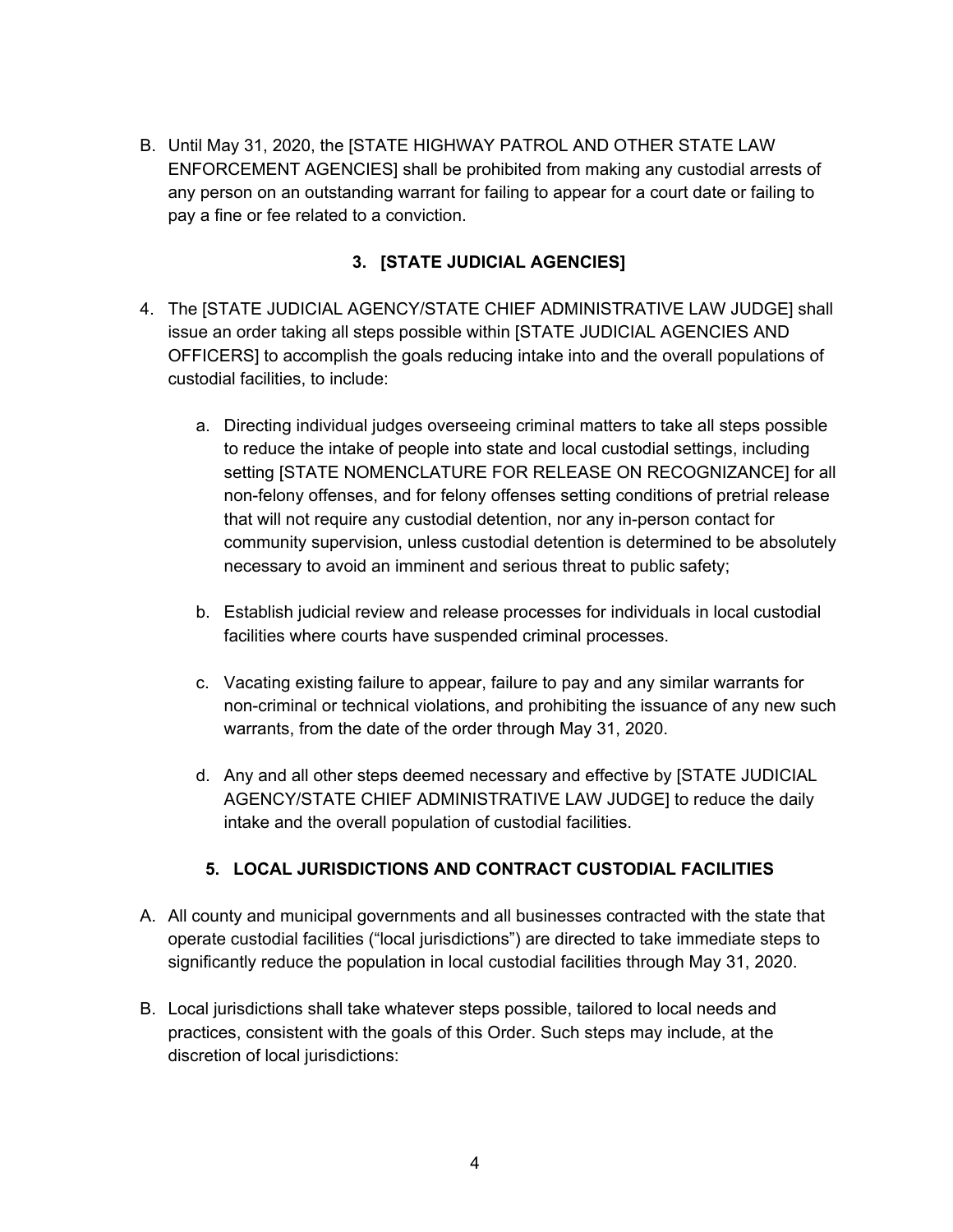- a. Reducing intake into local custodial settings by primarily responding to legal violations through warnings, summonses, and citations, and cease making custodial arrests unless necessary to prevent an imminent and serious risk of bodily harm to another person and only if individually approved by a supervisory official;
- b. Reducing the population of local custodial facilities by releasing all individuals held only on cash bail, individuals held on immigration or other agency's detainers, individuals within 6 months of completing a post-conviction sentence, releasing or granting temporary release to all "vulnerable populations" as defined above in this Order, and suspending contracts with U.S. Immigration and Customs Enforcement for civil immigration detention bedspace;
- c. Any and all other steps deemed necessary and effective by local jurisdictions to reduce daily intake and the overall population of local custodial facilities.
- C. Any provision of state law that could be interpreted as preventing or otherwise limiting or delaying the ability of a local jurisdiction to take steps to quickly reduce intake and populations of custodial facilities to prevent the spread of the virus is hereby waived through May 31, 2020.
- D. No later than 48 hours after the issuance of this Order, all local jurisdictions shall certify receipt of this Order, and provide copies of any policies or orders that have been implemented to accomplish the goals of this Order, by email to [DESIGNATED EXECUTIVE OR STATE AGENCY STAFF AND CONTACT INFORMATION].
- E. Effective immediately and on a rolling basis through May 31, 2020, local jurisdictions shall report any instance of a person infected or presumed to be infected with COVID-19 working or incarcerated in any custodial facility operated by the local jurisdiction by email to [DESIGNATED EXECUTIVE OR STATE PUBLIC HEALTH AGENCY STAFF AND CONTACT INFORMATION].

The provisions in this order may be terminated, extended or otherwise modified by issuance of additional Orders;

Nothing in this Order shall be construed in any way to restrict state or local authorities to order any lawful quarantine, isolation, or take any other lawful public health measure that exceeds or augments the actions in this Order;

This Order is not intended to, and does not, create any rights or benefits, substantive or procedural, enforceable at law or in equity against the State of [STATE] and its agencies, departments or any other person.